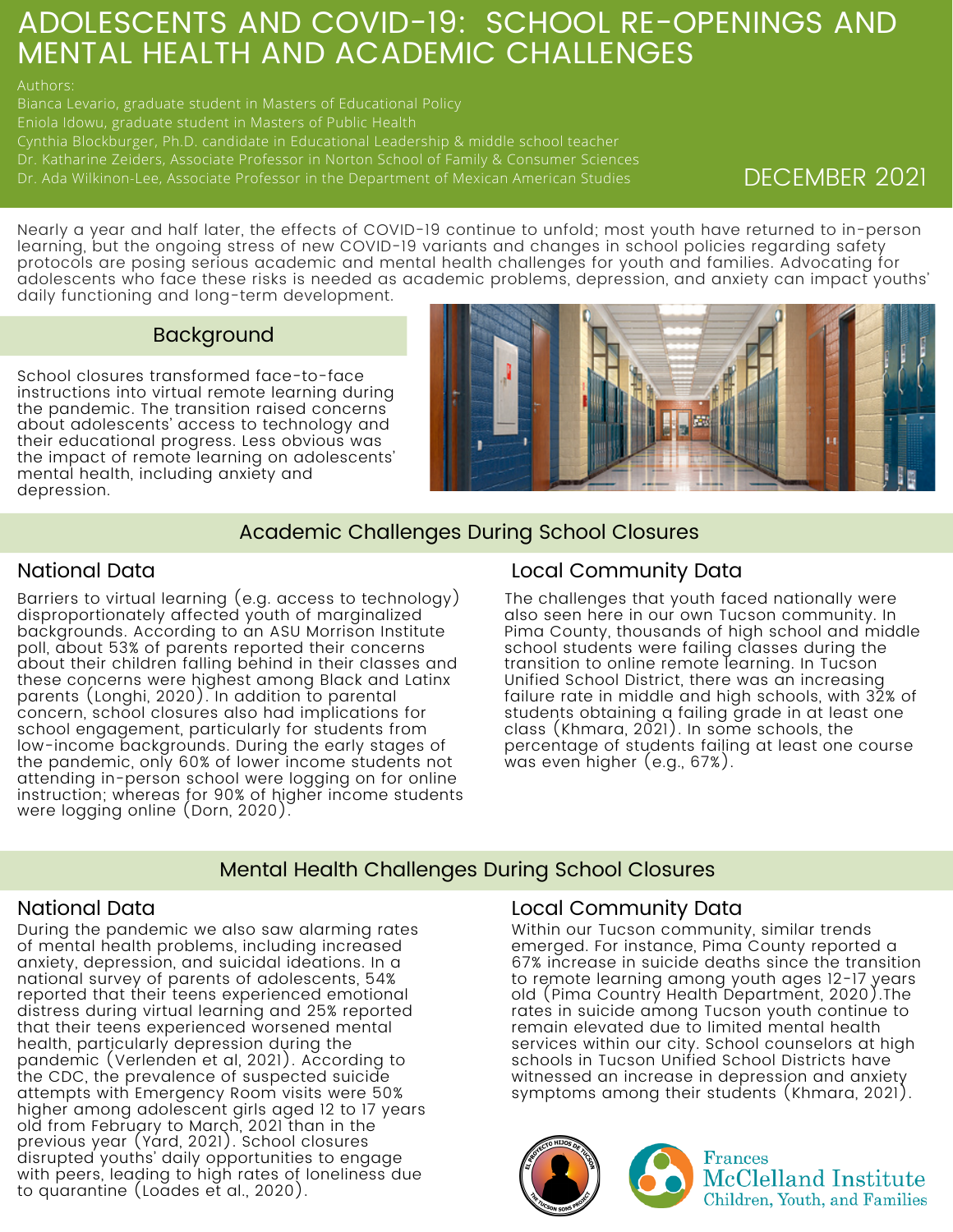

## Schools Reopening

Across the country, schools are navigating the best ways to support students as they return to in-person schooling. One of the biggest challenges faced by schools is the implementation of COVID-19 safety protocols. Infections are already driving large quarantines, and high incidence rates may once again endanger in-person education despite the tremendous cost to youth (Bazelon, 2021). In Arizona, legislation was passed to ban face coverings and vaccine mandates (SB1824) early in the 2021-2022 school year; however, recent legal challenges have ruled this unconstitutional and many school districts have continued mandating face coverings among their school campuses.

In addition to the concerns regarding students' transition to in-person learning, one of the major concerns is helping students with their mental health. Students are returning to school campuses in need of some guidance on how to navigate their emotional experiences and increased feelings of anxiety and depression.

### **REFERENCES**

1. Dorn E., Hancock, B., Sarakatsannis, J., & Viruleg, E. (2020, December 14). COVID-19 and<br>student learning in the United States: The hurt could last a lifetime. McKinsey & Company.<br>https://www.mckinsey.com/industri

2. Khmara, D. (2021, February 5). Thousands of Tucson students failing at 'alarming rate'<br>during COVID-19. Arizona Daily Star. https://tucson.com/news/local/thousands-of-tucson-<br>students-failing-at-alarming-rate-during

3. Verlenden, J. V., Pampati, S., Rasberry, C. N., Liddon, N., Hertz, M., Kilmer, G., Viox, M. H., Lee, S.,<br>Cramer, N. K., Barrios, L. C., & Ethier, K. A. (2021). Association of Children's Mode of School<br>Instruction with C

Yard, E. (2021, June 17). Emergency department visits for suspected suicide attempts among persons Aged 12–25 years before and during the Covid-19 Pandemic - United STATES,<br>January 2019–MAY 2021. Centers for Disease Control and Prevention.<br>https://www.cdc.gov/mmwr/volumes/70/wr/mm7024e1.htm?s\_cid=mm7024e1\_

5. Loades, M. E., Chatburn, E., Higson-Sweeney, N., Reynolds, S., Shafran, R., Brigden, A., Linney,<br>C., McManus, M. N., Borwick, C., & Crawley, E. (2020). Rapid Systematic Review: The Impact of<br>Social Isolation and Lonelin 1218–1239.e3. https://doi.org/10.1016/j.jaac.2020.05.009

6. Khmara, D. (2021, March 9). With teen suicide on the rise, Tucson educators struggle to prioritize mental health. Arizona Daily Star. https://tucson.com/news/local/with-teen-suicideon-the-rise-tucson-educators-struggle-to-prioritize-mental-health/article\_7db1b000-c0aa-5066-931f-fed3443e0102.html.

7. Bazelon, E. (2021, September 10). What will school really look like this fall? The New York Times. Retrieved from https://www.nytimes.com/2021/09/08/magazine/how-will-americarecover-from-a-broken-school-year.html?referringSource=articleShare.

8. Longhi, L. (2020, May 21). The Arizona Republic. Poll: Minority and low-income parents most<br>worried about their students' success. Arizona Republic.<br>https://eu.azcentral.com/story/news/local/arizona-education/2020/0 institute-poll-minority-low-income-parents-student-access-coronavirus-pandemic/5224710002/

## How Can Parents Support Youth?

- Normalize talking with your teen about mental health and how the pandemic has been stressful.
- Look out for possible symptoms of anxiety and depression. This includes, tiredness and loss of energy, insomnia or sleeping too much, changes in appetite, or agitation or restlessness. Do not be afraid to seek [professional](http://www.lafronteraaz.org/) help when needed. La Frontera Arizona can provide mental health treatment services to children, youth, and adults in Pima County. You can reach them directly at: (520) 838-3804.
- If you start noticing more serious signs of mental health problems including self-harm, or if your adolescent talks about suicide, seek help immediately. The 24/7 Crisis [Response](https://www.bannerhealth.com/locations/tucson/banner-university-medicine-crisis-response-center-district?y_source=1_MTE5MDc1NDItNDYyLWxvY2F0aW9uLndlYnNpdGU=) Center can provide immediate help: (520) 301-2400. Also, the National Suicide Prevention Lifeline: 1-800-273-TALK (8255) or text "Hopeline" to 741-741.
- Communicate with your adolescent's teachers regularly to understand how your adolescent is doing at school. This communication will help you understand what may be challenging or enjoyable for your adolescent. If there is a language barrier, seek a translator (that can be provided by your adolescent's school) to help you navigate these conversations.
- Be proactive and advocate for your adolescent. You should ask to meet with school counselors/staff if you have concerns about your child's mental health so that you can work collaboratively with the school to set up an optimal learning environment for your student.

## How Can Teachers & Schools Support Youth?

- Check-in and communicate often with students and their families. Also, be flexible in the approaches used to connect with families. This can be through the school's online website, emails, phone calls, online platforms for parents to log on to, handouts, or visual announcements that are accessible to parents.
- Don't allow language barriers to limit the communication with families. Be prepared to seek additional support for families who are not comfortable speaking English.
- Be flexible on attendance policies. Students are now strongly encouraged to stay home with any signs of sickness. Consider online learning accommodations when needed.
- Consider extending office hours or availability after school during the week to allow students to ask questions on assignments or address other concerns they might have.
- Create informational sheets or lessons about challenges that are being experienced by students. Include local resources for families, and be willing to discuss with parents.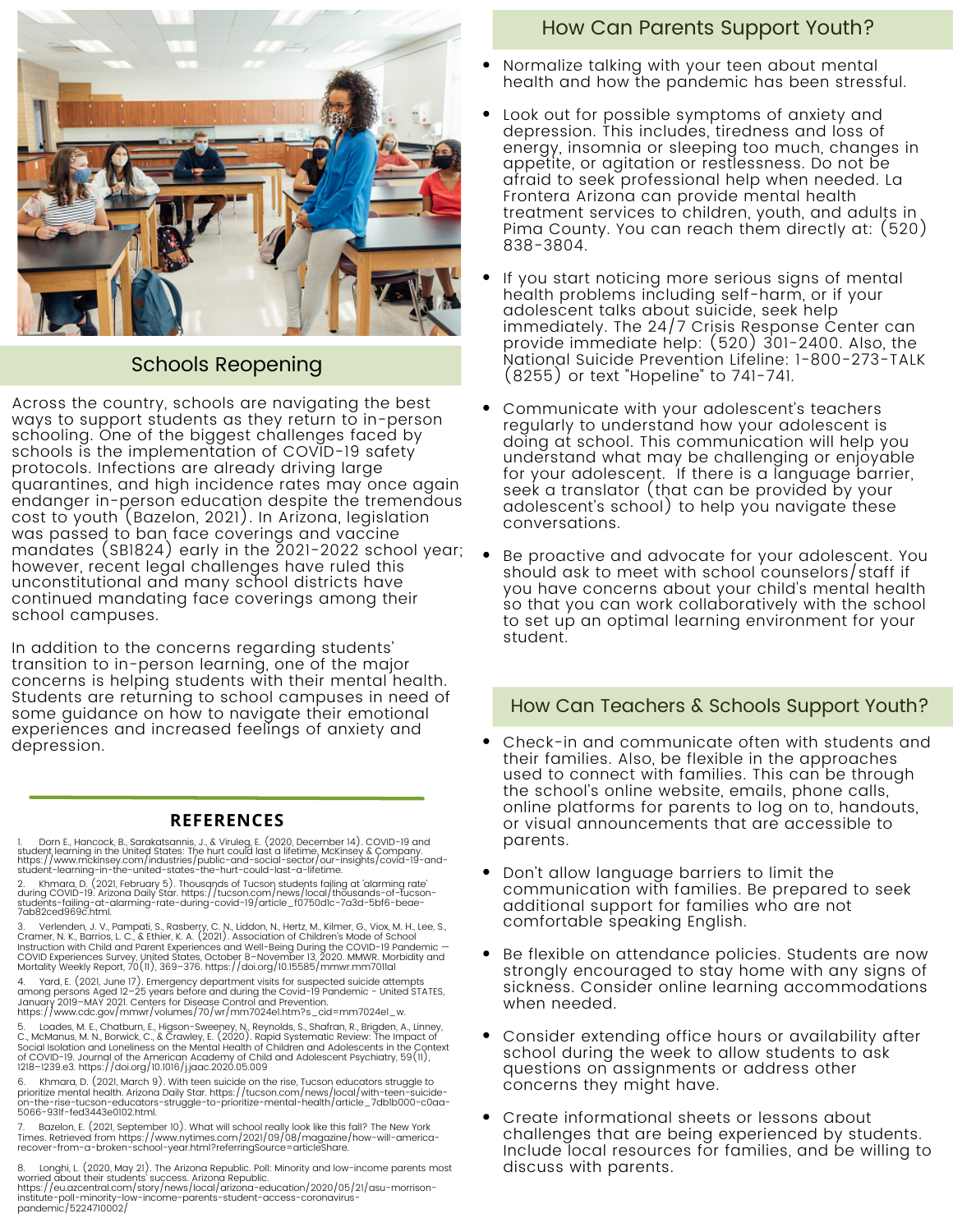# ADOLESCENTES Y COVID-19: REAPERTURAS ESCOLARES Y DESAFÍOS ACADÉMICOS Y DE SALUD MENTAL

### Autores:

Cynthia Blockburger, candidata a doctorado en liderazgo educativo y maestra de secundaria

Dra. Ada Wilkinson-Lee, Profesora Asociada del Departamento de Estudios Mexicoamericanos DICIEMBRE 2021

Casi un año y medio después, los efectos del COVID-19 continúan desarrollándose; la mayoría de los jóvenes han regresado al aprendizaje en persona, pero el estrés continuo de las nuevas variantes de COVID-19 y los cambios en las políticas escolares con respecto a los protocolos de seguridad plantean serios desafíos académicos y de salud mental para los jóvenes y sus familias. Es necesario defender a los adolescentes que enfrentan estos riesgos, ya que los problemas académicos, la depresión y la ansiedad pueden impactar en el funcionamiento diario y el desarrollo a largo plazo de los jóvenes.

## Antecedentes

Los cierres de escuelas transformaron las instrucciones presenciales en aprendizaje remoto durante la pandemia. La transición generó preocupaciones sobre el acceso de los adolescentes a la tecnología y su progreso educativo. Menos obvio fue el impacto del aprendizaje remoto en la salud mental de los adolescentes, incluidas la ansiedad y la depresión.



## Desafíos académicos durante el cierre de escuelas

## Datos nacionales

Las barreras al aprendizaje virtual (por ejemplo, el acceso a la tecnología) afectaron de manera desproporcionada a los jóvenes de los grupos de antecedentes marginados. Según una encuesta del Instituto Morrison de ASU, alrededor del 53% de los padres informaron que les preocupaba que sus hijos se retrasaran en sus clases (Longhi, 2020). Además de la preocupación de los padres, el cierre de escuelas también tuvo implicaciones para la participación escolar, en particular para los estudiantes de bajos ingresos. Durante las primeras etapas de la pandemia, solo el 60% de los estudiantes de bajos ingresos que no asistían a la escuela en persona estaban conectándose para recibir instrucción en línea; mientras el 90% de los estudiantes de mayores ingresos se conectaban en línea (Dorn, 2020).

## Datos de la comunidad local

Los desafíos que enfrentan los jóvenes a nivel nacional fueron también vistos aquí en nuestra propia comunidad de Tucson. En el condado de Pima, miles de estudiantes de secundaria y preparatoria estaban reprobando clases durante la transición al aprendizaje en línea. En el Distrito Escolar Unificado de Tucson, hubo una tasa de reprobación cada vez mayor en las escuelas secundarias y preparatorias, con el 32% de los estudiantes obteniendo una calificación reprobatoria en al menos una clase (Khmara, 2021). En algunas escuelas, el porcentaje de estudiantes que reprobaron al menos un curso fue aún más alto (por ejemplo, 67%).

## Desafíos de salud mental durante el cierre de escuelas

Durante la pandemia, también vimos tasas alarmantes de problemas de salud mental, incluido un aumento de la ansiedad, la depresión y las ideas suicidas. En una encuesta nacional de padres de adolescentes, el 54% informaron que sus adolescentes experimentaron angustia emocional durante el aprendizaje virtual y el 25% informó que sus adolescentes experimentaron un empeoramiento de la salud mental, en particular depresión durante la pandemia (Verlenden et al, 2021). Según los del CDC, la prevalencia de sospechas de intentos de suicidio con visitas a urgencias es un 50% mayor entre los adolescentes de 12 a 17 años de febrero a marzo de 2021 que en el año anterior (Yard, 2021) Los cierres de escuelas interrumpieron las oportunidades diarias de los jóvenes para interactuar con sus compañeros, lo que provocó altos índices de soledad debido a la cuarentena (Loades et al., 2020).

## Datos nacionales Datos de la comunidad local

Dentro de nuestra comunidad de Tucson, tendencias similares emergieron. Por ejemplo, el condado de Pima informó un aumento del 67% en las muertes por suicidio desde la transición al aprendizaje a distancia entre jóvenes de 12 a 17 años (Departamento de Salud del Condado de Pima, 2020). Las tasas de suicidio entre los jóvenes de Tucson continúan siendo elevadas debido a los limitados servicios de salud mental dentro de nuestra ciudad. Los consejeros escolares de las preparatorias del Distrito Escolar Unificado de Tucson han sido testigos de un aumento en los síntomas de depresión y ansiedad entre sus estudiantes (Khmará, 2021).



**Frances** McClelland Institute Children, Youth, and Families